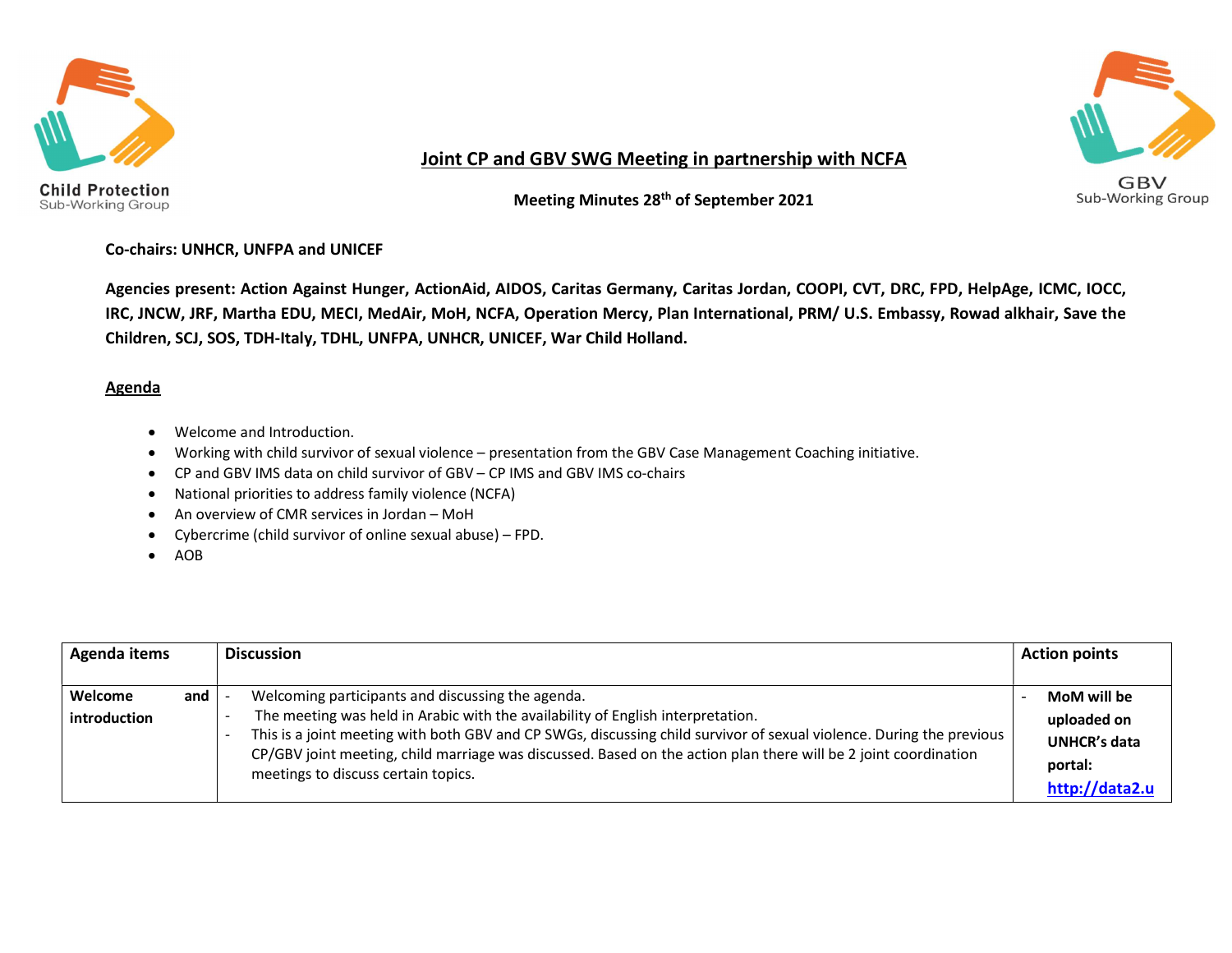



GBV<br>Sub-Working Group

|                                                                                                                                        |                                                                                                                                                                                                                                                                                                                                                                                                                                                                                                                                                                                                                                                                                                                                                                                                                                                                                                                                                                                                                                                                                                                                                                                                                                                                                                                                                                                                                                                                                                                                                                                                                                                                                                                                                                                                                                                                                                                                                                                                                                                                                                                     | nhcr.org/en/sit |
|----------------------------------------------------------------------------------------------------------------------------------------|---------------------------------------------------------------------------------------------------------------------------------------------------------------------------------------------------------------------------------------------------------------------------------------------------------------------------------------------------------------------------------------------------------------------------------------------------------------------------------------------------------------------------------------------------------------------------------------------------------------------------------------------------------------------------------------------------------------------------------------------------------------------------------------------------------------------------------------------------------------------------------------------------------------------------------------------------------------------------------------------------------------------------------------------------------------------------------------------------------------------------------------------------------------------------------------------------------------------------------------------------------------------------------------------------------------------------------------------------------------------------------------------------------------------------------------------------------------------------------------------------------------------------------------------------------------------------------------------------------------------------------------------------------------------------------------------------------------------------------------------------------------------------------------------------------------------------------------------------------------------------------------------------------------------------------------------------------------------------------------------------------------------------------------------------------------------------------------------------------------------|-----------------|
|                                                                                                                                        |                                                                                                                                                                                                                                                                                                                                                                                                                                                                                                                                                                                                                                                                                                                                                                                                                                                                                                                                                                                                                                                                                                                                                                                                                                                                                                                                                                                                                                                                                                                                                                                                                                                                                                                                                                                                                                                                                                                                                                                                                                                                                                                     | uations/syria/l |
|                                                                                                                                        |                                                                                                                                                                                                                                                                                                                                                                                                                                                                                                                                                                                                                                                                                                                                                                                                                                                                                                                                                                                                                                                                                                                                                                                                                                                                                                                                                                                                                                                                                                                                                                                                                                                                                                                                                                                                                                                                                                                                                                                                                                                                                                                     | ocation/36      |
| Working with child<br>survivor of sexual<br>violence-<br>presentation from<br>the GBV Case<br>Management<br><b>Coaching initiative</b> | Introducing Shefa Obeid, the specialist who was supporting the GBV IMS TF to strengthen case management. Shefa<br>offered a training on child survivor of sexual violence.<br>One of the goals of the training was to focus on child survivors of sexual violence. This training was a 3-day online<br>training from 21-23 March using zoom. The chosen subject is very limited to organizations working with survivors of<br>GBV and it is important to work on the actual needs and use proper material for survivors of GBV. The training was<br>prescribed as a need based on baseline assessment results and due to the limited availability of interagency caring<br>for child survivor's training for agencies working primarily with women.<br>Some items needed to be modified, case studies have been limited and needed more cases to work on. Need for<br>responding to child survivors with disabilities and early marriage survivors.<br>The material for dealing with care providers needed more adaptation. Incorporating response for high-risk cases like<br>mental health cases and suicidal cases. Online training included interactive live surveys, case presentation videos,<br>breakout rooms for discussion, etc.<br>First objective was based on knowing the capacities of case management by finding a trust and confidence dealing<br>with children, there is a need to increase the level of trust when dealing with complex cases. The existing case<br>managers have different capacities, and it is important to provide opportunities for peer-to-peer learning.<br>Focus on dynamic details between children and care givers within case management including psychosocial response<br>to child abuse. Material is focused on the perspectives and issues based on the initial assessment when dealing with<br>complex cases and focuses on how to take the correct decisions.<br>Obtaining consent from children depends on their age, and there was an expert from UNICEF who supported in this.<br>Highlights of learning methods:<br>Assessing core child friendly attitudes. |                 |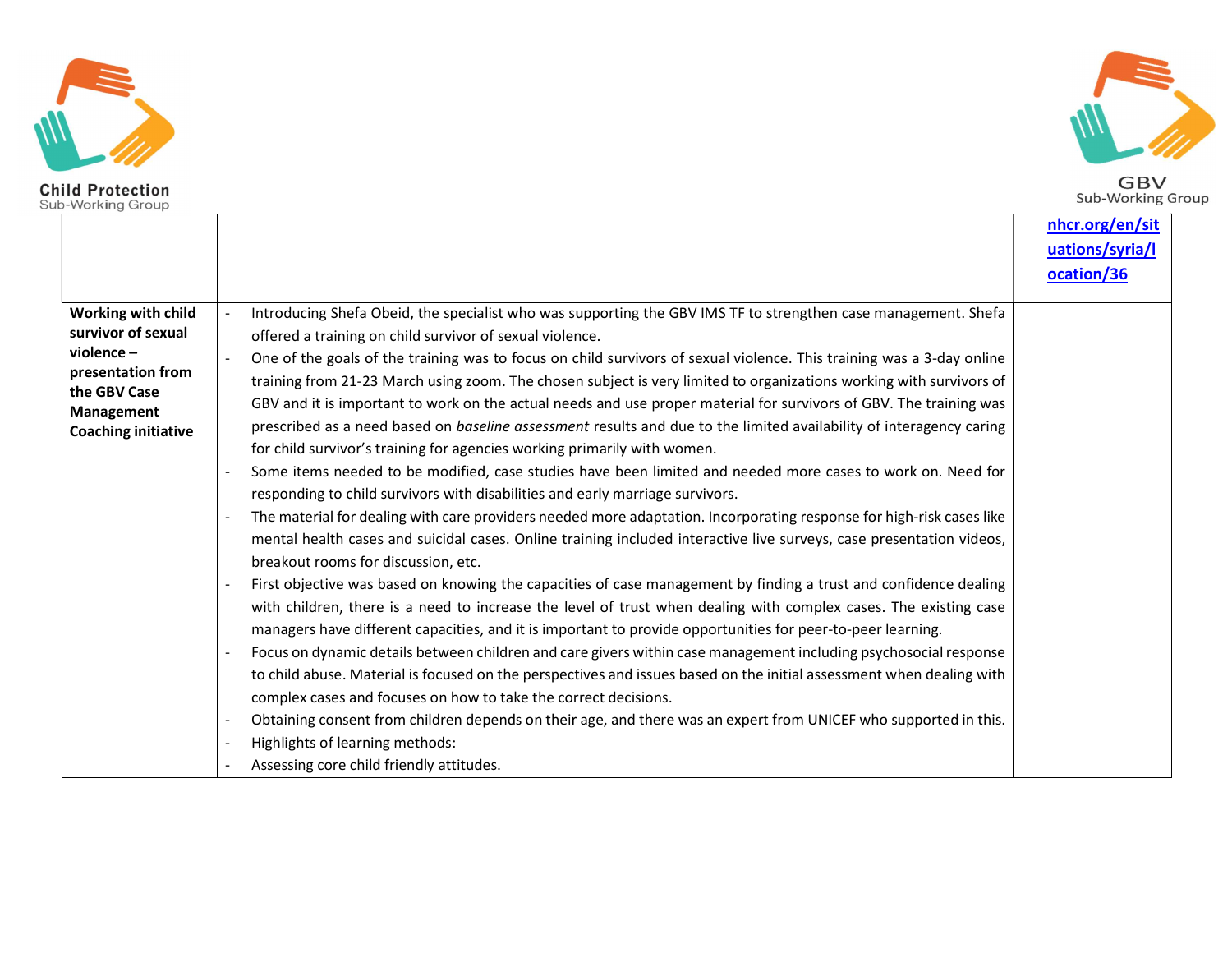



GBV<br>Sub-Working Group

| Types of child abuse group Jam board. Used the Jam Board to know sexual violence, used google to draw what               |
|--------------------------------------------------------------------------------------------------------------------------|
| children see in sexual violence.                                                                                         |
| Child interview review and discussion - through video sharing.                                                           |
| Peer teaching of creative interview techniques to assist disclosure-through breakout rooms.<br>$\blacksquare$            |
| Role plays in groups and presenting to group.<br>$\sim$                                                                  |
| One of the beneficial activities was the mentimeter and it was beneficial for evaluating children. This helped in having |
| a discussion regarding some statements and comparing answers to reality.                                                 |
| Lessons learned:<br>$\overline{\phantom{a}}$                                                                             |
| group work and interactive methods are essential.                                                                        |
| Peer teaching and real case presentations give chance for feedback, collaboration and learning between                   |
| organizations.                                                                                                           |
| Trainings in case management are more effective when there is a pre assessment or focus group with participants.         |
| Complex case reviews and studies (with intersecting challenges) are vital in ensuring real life application of learning  |
| Icebreakers.<br>$\sim$                                                                                                   |
| <b>Questions and comments:</b><br>$\sim$                                                                                 |
| Q: after the coaching and training session that was conducted what are the followed steps especially in some             |
| complex cases like suicidal cases that are related to early marriage?                                                    |
| A: contingency plan is part of our work. More than 7 coaching sessions were available to discuss complex cases like      |
| suicidal cases that were discussed in 2 sessions including mental health. These are not enough to be sure that they      |
| are applied on reality, but task forces are encouraged to seek for help and ask for the needed support when dealing      |
| with such cases. However, we still need to work more on this.                                                            |
| It is important to train case managers to respond on the child survivor of sexual violence and the proper referral       |
| pathways.                                                                                                                |
| Q: Martha EDU that is an organization working on teaching the sign language to deaf and mute children asked about        |
| obtaining these trainings?                                                                                               |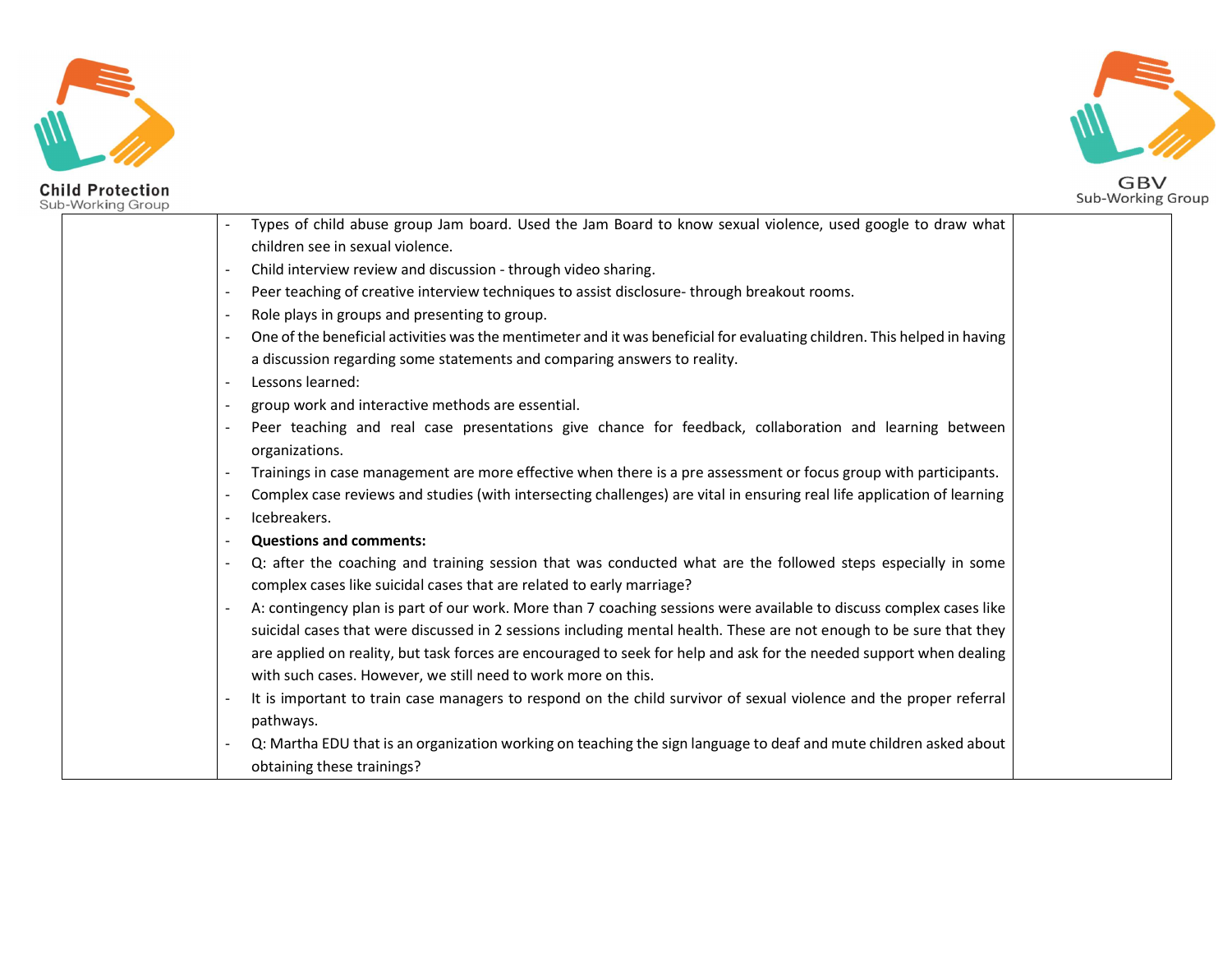





A: these trainings are specialized to case managers, there are other trainings like GBV and CP safe referral trainings that can be beneficial for non-CP/GBV frontline workers. JRF provides trainings on the referral pathways.<br>If the organization do not work on case management, safe referrals for CP cases trainings are also available and provided by UNHCR. CP and GBV IMS data on child survivor of GBV – CP IMS and GBV IMS | to facilitate effective case management for individual vulnerable children. co-chairs - CP IMS task force was established in 2015 by UNHCR. Members: UNHCR, IMC, JRF, TDHL, IFH, STC, Intersos and Rawad Al Khair. It is a web-based case management tool and database designed to capture, store, process and manage child protection services data to facilitate monitoring and evaluation of child protection interventions, and CP IMS aims to establish a relationship to better understand the needs of a client (child), ensure access to assistance so that the client can heal from experiences by building on the strengths of the client.<br>Case management: case managers provide needed services and full case management for the beneficiary that is the child. The individual case manager aims at building a meaningful relationship with the child and the family that promotes the child's emotional and physical safety, builds trust, improves the care and protection of the child.<br>
1. Cross cutting data between CP and GBV data from Jan-June 2021:<br>
2. Children survivor of GBV: 51% females EJC.<br>- midyear data is being reviewed and analysed by the CP IMS TF.<br>- **GBV IMS** is like CP IMS but the data collection is different as we don't take information from people who reported on GBV cases.<br>Data collected is between Jan -June 2021, this data does not represent the amount of sexual violence on children.<br>According to GBV IMS mid-year report, forms of sexual violence were in the context of online s child labour.<br>95% of children who reported are not married. Many factors prevent married children to report like fear and social stigma, lack of awareness and fear of retaliation. Marital rape as children are not aware that this is a form of sexual violence.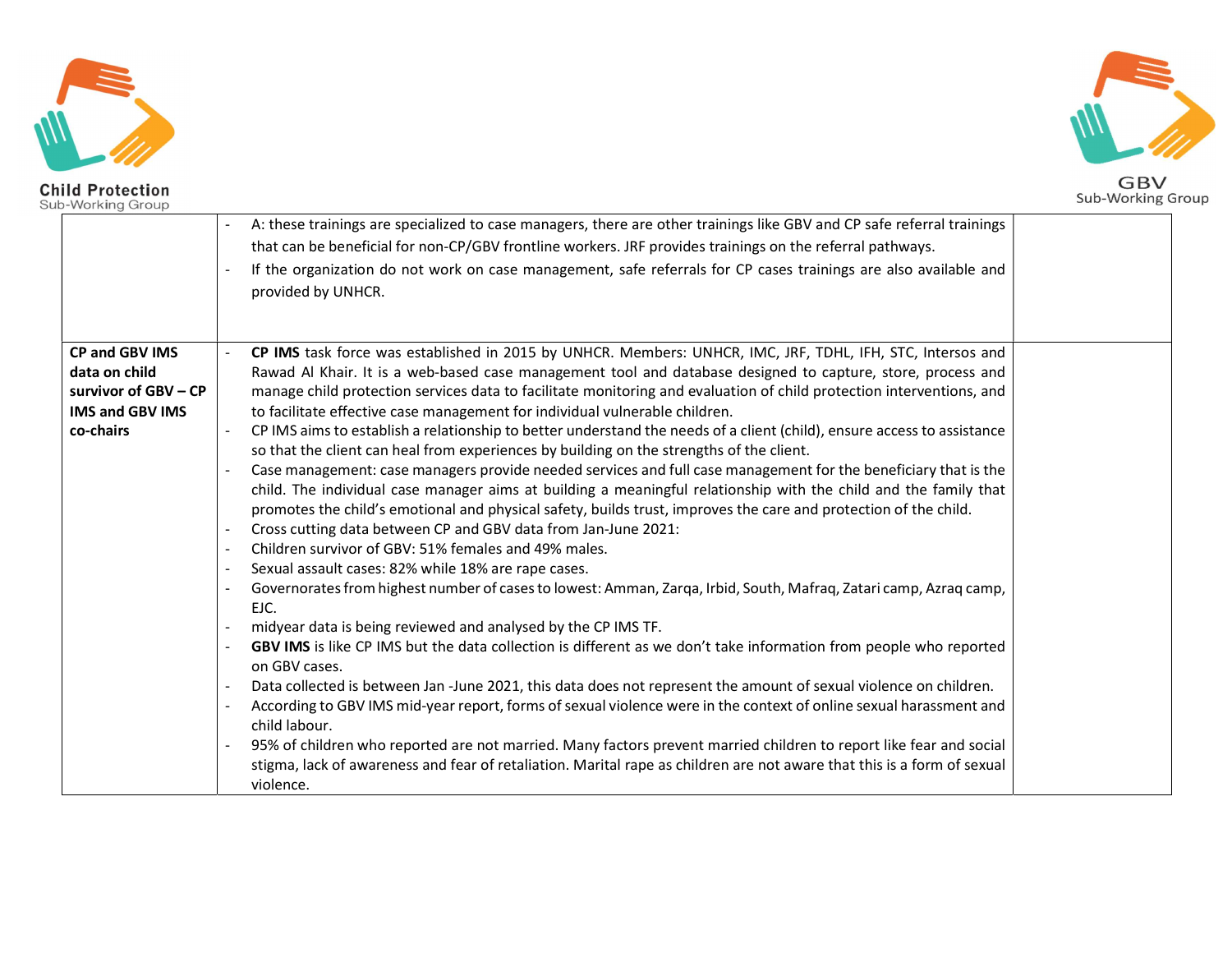



|                        | 59% of the survivors are between 12-17 years old, while 41% of the survivors are younger and fall under the ages of                   |  |
|------------------------|---------------------------------------------------------------------------------------------------------------------------------------|--|
|                        | $0 - 11.$                                                                                                                             |  |
|                        | It is noted that family friends and neighbours were the perpetrators in 27% of the reported cases while supervisors                   |  |
|                        | and employers were the perpetrators in 14% of the cases. Additionally, family members other than the spouse or                        |  |
|                        | caregiver were reported as the perpetrator in 9% of the cases, identical to the percentage of schoolmates and                         |  |
|                        | intimate partners.                                                                                                                    |  |
|                        | Consequently, the perpetrators are more likely to be people that gained trust of the survivor, has accessibility to                   |  |
|                        | inflict harm, or has power over the child.                                                                                            |  |
|                        | <b>Questions and comments:</b>                                                                                                        |  |
|                        | Q: did we noticed during the lockdown and online studies if numbers of online sexual violence and cybercrime cases<br>$\blacksquare$  |  |
|                        | increased? And what is the percentage?                                                                                                |  |
|                        | 50% of sexual violence cases increased during COVID-19, one of the factors is cybercrimes and online violence.                        |  |
|                        | From the global level there is a recommendation to use Technology Facilitated GBV (as a term for online harassment).                  |  |
|                        |                                                                                                                                       |  |
| National priorities to | The National Council for Family Affairs (NCFA) is an umbrella organization that supports, coordinates, and facilitates                |  |
| address family         | the work of its' partners and relevant institutions that are involved and influential in the field of family affairs                  |  |
| violence (NCFA)        | including children. NCFA's mission is to contribute to ensure a better quality of life for Jordanian families and children            |  |
|                        | through a national vision that supports the country development policies and enables the family to attain its optimal<br>aspirations. |  |
|                        | Strategic objectives of the council:                                                                                                  |  |
|                        | Contribute to the development of policies, strategies and development plans related to the family and its members                     |  |
|                        | and follow up their implementation.                                                                                                   |  |
|                        | NCFA was established in 2001 as an independent civil body and its Board is chaired by Her Majesty Queen Rania Al                      |  |
|                        | Abdullah. Its mission is to contribute to achieving a better quality of life for the Jordanian family.                                |  |
|                        | Strategic objectives:                                                                                                                 |  |
|                        | Contribute to the development of policies, strategies and development plans related to the family and its members<br>$\blacksquare$   |  |
|                        | and follow up their implementation.                                                                                                   |  |
|                        | Contribute to the advancement and protection of the family, ensuring stability and preserving its cohesion and                        |  |
|                        | identity.                                                                                                                             |  |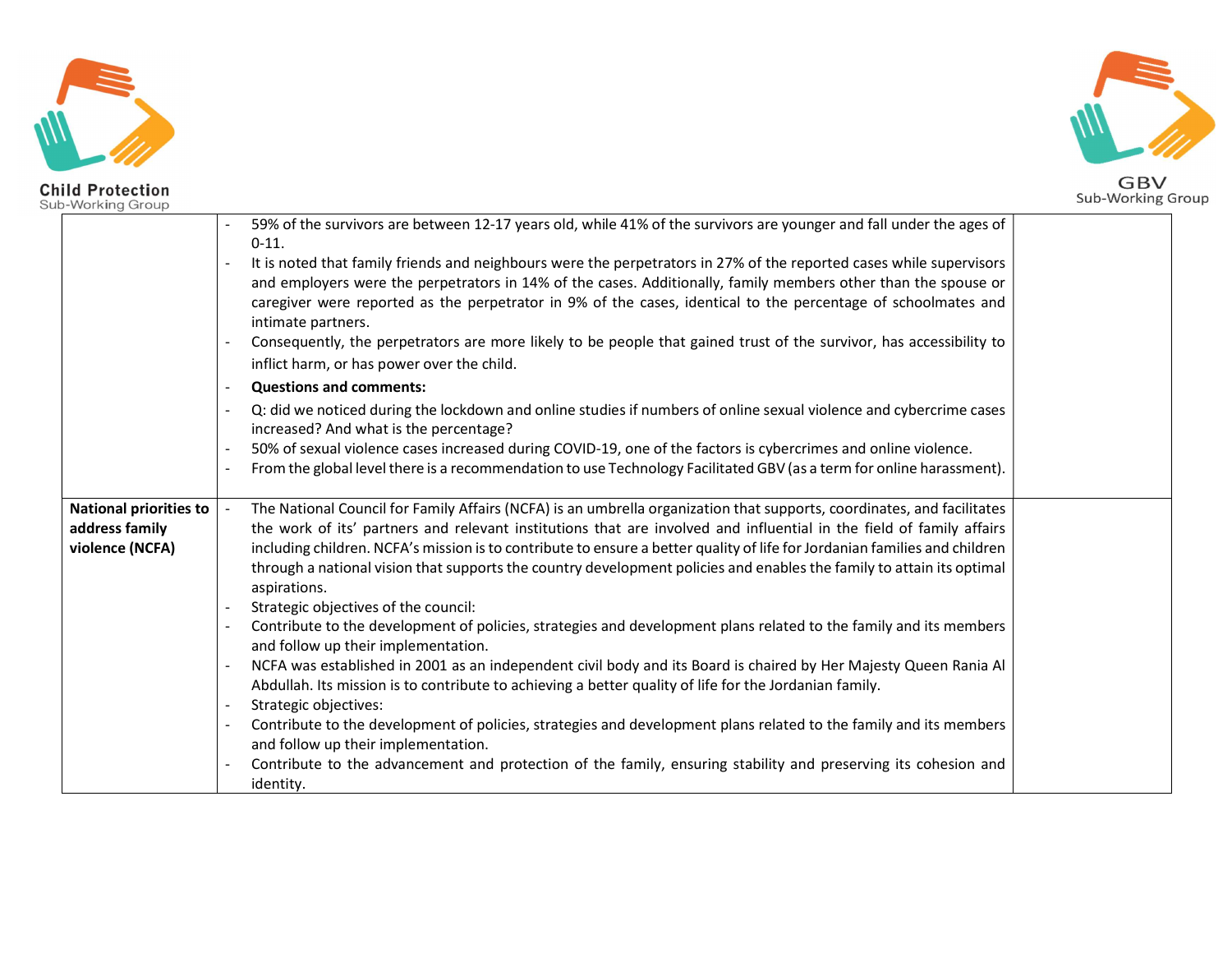



| Supporting the various community institutions and bodies.<br>$\blacksquare$                                                                                                                                                   |  |
|-------------------------------------------------------------------------------------------------------------------------------------------------------------------------------------------------------------------------------|--|
| Contribute to improving the quality of the family's quality of life.                                                                                                                                                          |  |
| NCFA works upon the Islamic law/Shari'a, Jordanian constitution, ratified international and Arab conventions,                                                                                                                 |  |
| national legislation, law of the NCFA, royal directions and positive social heritage.                                                                                                                                         |  |
| NCFA's role in protection against violence:                                                                                                                                                                                   |  |
| Determining the national priorities of the institution of work in the field of family protection.                                                                                                                             |  |
| Mobilizing support and advocacy for decision-makers to adopt national priorities.                                                                                                                                             |  |
| Promote a participatory approach.                                                                                                                                                                                             |  |
| Suggesting and implementing pilot projects.<br>$\overline{\phantom{a}}$                                                                                                                                                       |  |
| The National Team for the Protection of the Family from Violence is a national institutional approach to formulating                                                                                                          |  |
| policies and developing national plans and programs for family protection based on coordination between all official<br>and private national institutions, following up the implementation process and evaluating its impact. |  |
| NCFA, in partnership with the UNFPA, developed procedures and an executive framework for the national priorities                                                                                                              |  |
| matrix to strengthen the approved national protection system, this included "the executive plan for strengthening                                                                                                             |  |
| the Protection System from Gender-Based Violence, Domestic Violence and Child Protection for the Years (2021-                                                                                                                 |  |
| $2023$ ".                                                                                                                                                                                                                     |  |
| Methodology for developing an operational plan includes revising reports, conducting visits, analysing data,                                                                                                                  |  |
| preparing a comparative sector analysis matrix for all recommendations, presenting the plan to NCFA and                                                                                                                       |  |
| international and national organizations.                                                                                                                                                                                     |  |
| The plan consists of detailed activities for all sectors concerned with dealing with GBV cases, domestic violence, and                                                                                                        |  |
| child protection (social services, police and justice, health, coordination and partnership, awareness) with                                                                                                                  |  |
| identification of the implementing and supporting authorities, time frame, measurement indicators and follow-up<br>mechanisms.                                                                                                |  |
| The executive plan for the matrix of national priorities for strengthening the protection system from gender-based                                                                                                            |  |
| violence, domestic violence and child protection came in a way that reflects the structure of the sectors based on                                                                                                            |  |
| what was stated in the "basic service package for women and girls who have been subjected to violence" and in a                                                                                                               |  |
| manner that is consistent with the national context in terms of the nomenclature and divisions contained in the plan.                                                                                                         |  |
| The Council, in partnership with UNFPA, will hold a workshop during 2021 to present the national priorities contained                                                                                                         |  |
| in the executive plan to international organizations and donors with the aim of placing them within their agendas                                                                                                             |  |
| and funding priorities for the coming years.                                                                                                                                                                                  |  |
|                                                                                                                                                                                                                               |  |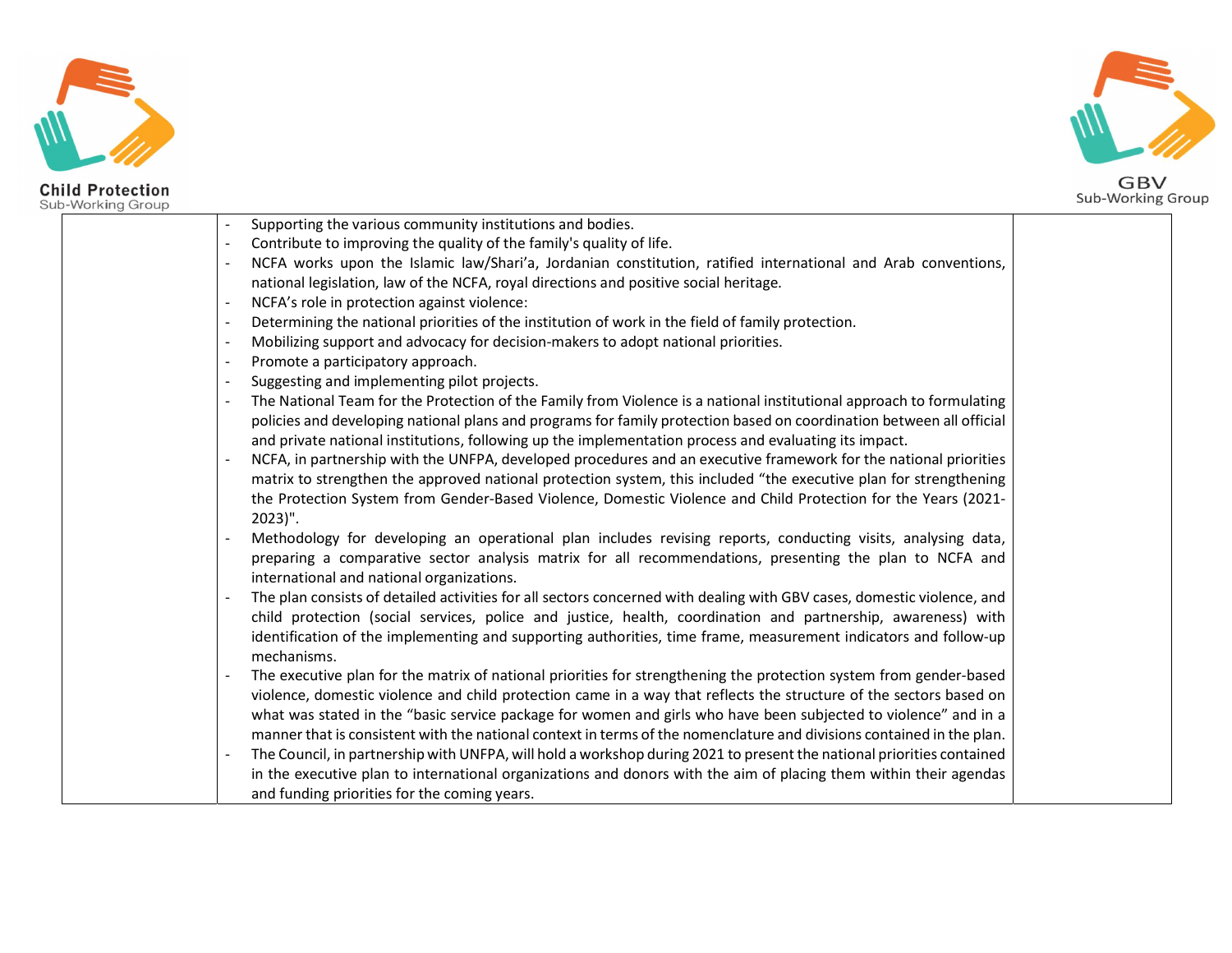



An overview of CMR  $\vert$  - Women and child health directorate at the MoH: services in Jordan – **services in Jordan** –  $\begin{vmatrix} - & \text{Directorate for women and child health included clinical management of range (CMR) services in governmental  
\nMOH > 2.5.$ MoH have indications regarding child abuse and have a manual to deal with GBV cases and CP cases. MoH thanked UNFPA and UNICEF for continuous support in different topics like GBV cases. This helps in taking relevant actions and preventing incidents, it also explains all legal aspects of domestic violence.<br>Jordanian penalties law is available.<br>legislation and regulatory frameworks are based on Jordanian constitution, Penal Code 1960/16 and its domestic violence protection law, general health law, the National Family Protection team system, the national framework for family protection, accreditation standards and quality control and the legal framework for dealing with cases of violence.<br>MoH's role in dealing with cases include promote the child's best interest. Ensure the safety of the child. Psychosocial support. Confidentiality is adequately ensured. information is exchanged in accordance with local laws and policies and on a need-to-know basis. Security in saving information. Involve the child in the decision-making process. Treating every child with justice and equality. Enhance children's adaptive skills.<br>There are also guidelines to deal with children with disabilities and that includes respect, dignity, non-discrimination, equality and respecting the abilities of children with disabilities.<br>
- Requirements for providing health services to survivors:<br>
- Having a qualified staff who will provide mental and social support.<br>
- Evaluating the cas temperature should be moderate, clean bedsheets, available water, soap, etc.<br>1. Medical check: full check-up including genitals check.<br>2. Documentation: case file to maintain confidentiality.<br>2. Involve the child in decisi child's maturity level, age, and laws.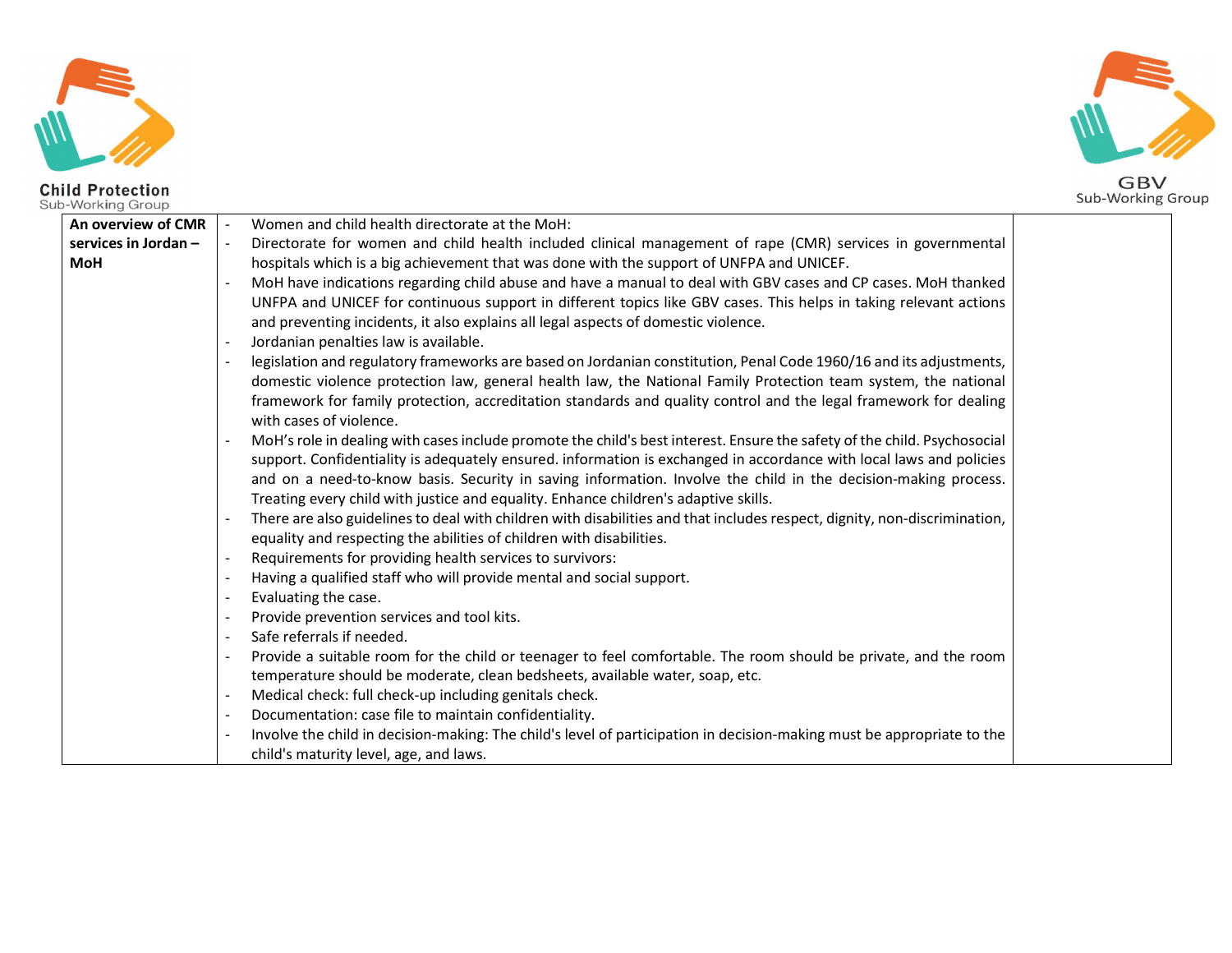



|  |                | Children's main languages are body language, playing and spoken language and it is important to communicate with          |  |
|--|----------------|---------------------------------------------------------------------------------------------------------------------------|--|
|  |                | them accordingly. It will be also good to use drawing, telling stories, drama and play with them for better               |  |
|  |                | communication.                                                                                                            |  |
|  | $\blacksquare$ | For medical examination it is important to do safe referrals, gain the trust of the child, explain what will happen using |  |
|  |                | the proper language and encourage the child to feel safe asking questions.                                                |  |
|  | $\blacksquare$ | It is important to have a case file for documentation that follows certain guidelines.                                    |  |
|  | $\blacksquare$ | The role of MoH in dealing with cases of gender-based violence, domestic violence and child protection is to prevent      |  |
|  |                | violence, awareness programs, intervention programs, and prevention programs during aftercare.                            |  |
|  | $\blacksquare$ | Procedures: the physician determines the primary risk factors, then determines the emergency medical needs, after         |  |
|  |                | that the physician defines the status of the case and inform consent.                                                     |  |
|  | $\blacksquare$ | Failure to report notifiable domestic violence crimes shall be punished by imprisonment for a period not exceeding        |  |
|  |                | one week and a fine not exceeding 50 dinars, or by imprisonment and a fine together.                                      |  |
|  | $\blacksquare$ | Some of the high-risk criteria are sexual violence, using weapon or a sharp tool, the case suffers from physical injuries |  |
|  |                | that require immediate medical intervention, and many other examples.                                                     |  |
|  | $\mathbf{u}$   | Mandatory reporting includes children and disabled children who are under 18 years old.                                   |  |
|  | $\sim$         | <b>Questions and comments:</b>                                                                                            |  |
|  |                | Q: can you specify how high-risk cases are handled that do not get consent from parents or if the child refuses the       |  |
|  |                | physical exam (rape cases for example)?                                                                                   |  |
|  |                | A: Child is below 18 years old, therefore it is mandatory to report on any case below 18 regardless of the violence       |  |
|  |                | type. Family protection department should be informed regardless. Above 18 years, the person will decide unless it        |  |
|  |                | is a sexual violence then it is mandatory.                                                                                |  |
|  | $\blacksquare$ | Q: places for CMR services in public hospitals?                                                                           |  |
|  | $\blacksquare$ | A kit for prevention is available in all hospitals under MoH to prevent unwanted pregnancy and STDs.                      |  |
|  |                | Clinical Management of Rape CMR kit includes a day after pill, and STD treatment. We will add numbers for referral        |  |
|  |                | in the Amalia app.                                                                                                        |  |
|  |                | Q: the number of case workers is low comparing to the cases, with the implementation plan, what is NCFA's role in         |  |
|  |                | this regard?                                                                                                              |  |
|  |                | A: case providers have 25 active files, coordination between organizations was applied as it is hard to designate new     |  |
|  |                | staff. Therefore, coordination between mental health, NHF, MoSD and NFCA is applies.                                      |  |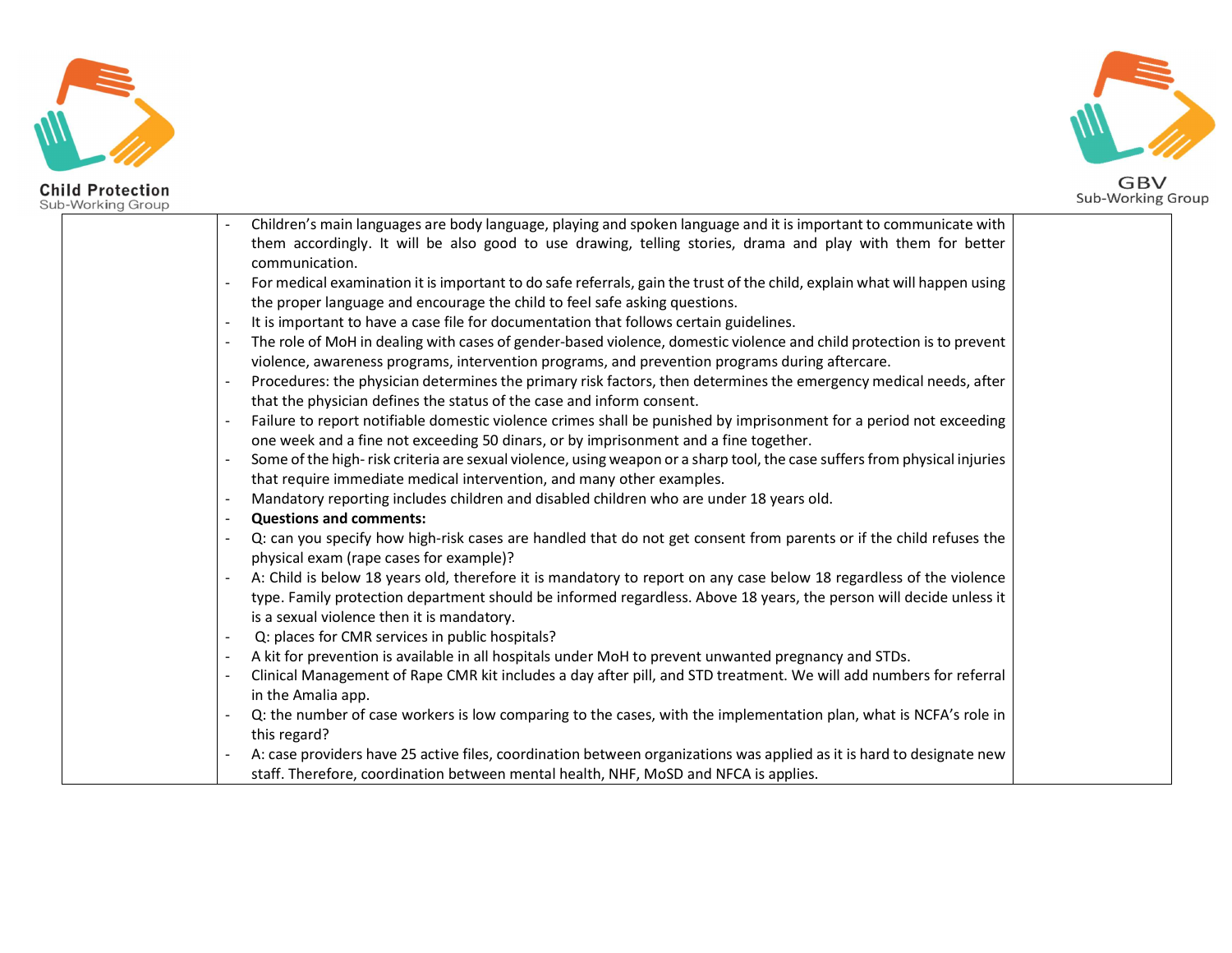



|                          |                          | Protection cases: family protection department has a lot of cases and some organizations who can provide services<br>help with cases with legal and Shari'a issues. As for the mandatory reporting cases, the family protection department<br>work on them. For other services, organizations like UNICEF, UNFPA, UNHCR can support in providing services by<br>safe referrals. |  |
|--------------------------|--------------------------|---------------------------------------------------------------------------------------------------------------------------------------------------------------------------------------------------------------------------------------------------------------------------------------------------------------------------------------------------------------------------------|--|
| <b>Cybercrime (child</b> |                          | FPD aims to provide integrated and distinguished legal, social and health services for all residents of Jordan                                                                                                                                                                                                                                                                  |  |
| survivor of online       |                          | regardless of gender, race or ethnicity and religious affiliation through a participatory system to reduce violence in                                                                                                                                                                                                                                                          |  |
| sexual abuse) - FPD      |                          | all its forms.                                                                                                                                                                                                                                                                                                                                                                  |  |
|                          |                          | There are 17 sections for integrated services in Jordan and 2 departments at Syrian refugees' camps.                                                                                                                                                                                                                                                                            |  |
|                          |                          | FPD is implementing the survivor-centered approach applying confidentiality, privacy, non-discrimination, safety,                                                                                                                                                                                                                                                               |  |
|                          |                          | caring, respect and protecting.                                                                                                                                                                                                                                                                                                                                                 |  |
|                          |                          | FPD GBV services: policing services, social services, and health services.                                                                                                                                                                                                                                                                                                      |  |
|                          |                          | Reporting line mechanisms: direct presence by victims, referral system by other police departments, referral system                                                                                                                                                                                                                                                             |  |
|                          |                          | by other national or international organizations, Interpol, 911, WhatsApp, e-mail, Facebook page, Instagram and                                                                                                                                                                                                                                                                 |  |
|                          |                          | FPJD web site.                                                                                                                                                                                                                                                                                                                                                                  |  |
|                          |                          | Online Child Sexual Exploitation (OCSE) Branch was restructured in March 2021. It has a technical support section.                                                                                                                                                                                                                                                              |  |
|                          |                          | Rationale: response to the Jordanian Institution, national and international regulations to protect children combat                                                                                                                                                                                                                                                             |  |
|                          |                          | the child exploitation on the national and international level.                                                                                                                                                                                                                                                                                                                 |  |
|                          |                          | The increase of the OCSE cases due to the increase of internet users, especially by children.                                                                                                                                                                                                                                                                                   |  |
|                          |                          | The negative impacts of the OCSE on the victim, family, and the society as whole.                                                                                                                                                                                                                                                                                               |  |
|                          | $\blacksquare$           | the nonexistent of specialized entity and the lack of clear mechanisms to track the victims and offenders of OCSE.                                                                                                                                                                                                                                                              |  |
|                          | $\overline{\phantom{a}}$ | The lack of experience in investigation and using the interview techniques in OCSE cases.                                                                                                                                                                                                                                                                                       |  |
|                          | $\overline{\phantom{a}}$ | Maintaining the privacy of child victims and provide them all the necessary guarantees.                                                                                                                                                                                                                                                                                         |  |
|                          |                          | Legal framework: national legislations, constitution, international conventions, and treaties.                                                                                                                                                                                                                                                                                  |  |
|                          |                          | Some of OCSE duties: investigating online child sexual exploitation cases, examining the digital crime scenes,                                                                                                                                                                                                                                                                  |  |
|                          |                          | analyzing digital evidence, provide technical support, develop several systems and programs that facilitate the work                                                                                                                                                                                                                                                            |  |